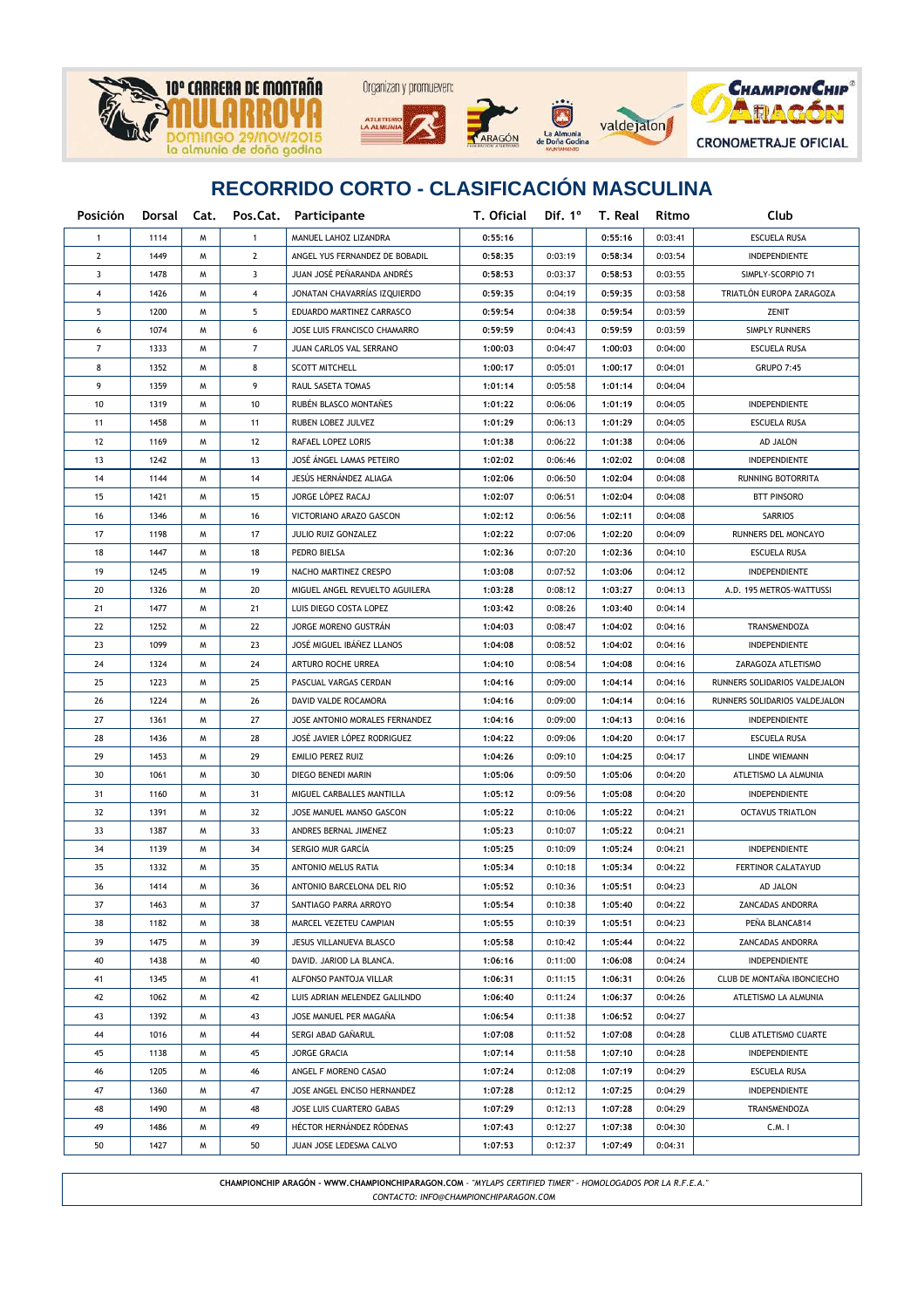







| <b>Posición</b> |      |   |     | Dorsal Cat. Pos.Cat. Participante | T. Oficial |         | Dif. $1^{\circ}$ T. Real | Ritmo   | Club                           |
|-----------------|------|---|-----|-----------------------------------|------------|---------|--------------------------|---------|--------------------------------|
| 51              | 1084 | W | 51  | FRANCISCO ILLANES OLIVA           | 1:08:03    | 0:12:47 | 1:08:01                  | 0:04:32 | INDEPENDIENTE                  |
| 52              | 1105 | м | 52  | ROBERT ORTEGA QUINTELA            | 1:08:18    | 0:13:02 | 1:08:02                  | 0:04:32 | ZARAGOZA ATLETISMO             |
| 53              | 1384 | м | 53  | <b>ISAAC MORENO GRACIA</b>        | 1:08:26    | 0:13:10 | 1:08:23                  | 0:04:33 | INDEPENDIENTE                  |
| 54              | 1329 | м | 54  | RUBÉN AGUSTÍN AGUSTÍN             | 1:08:34    | 0:13:18 | 1:08:29                  | 0:04:33 | TRIATLON CIERZO                |
| 55              | 1081 | м | 55  | DIEGO ORGA PALOMAR                | 1:09:13    | 0:13:57 | 1:09:08                  | 0:04:36 | TRIATLON CIERZO                |
| 56              | 1432 | м | 56  | SANTIAGO PEREZ HOYO               | 1:09:32    | 0:14:16 | 1:09:32                  | 0:04:38 | <b>CABRUNING TRAIL</b>         |
| 57              | 1440 | м | 57  | DANIEL MARTINEZ MUNIENTE          | 1:09:34    | 0:14:18 | 1:09:27                  | 0:04:37 |                                |
| 58              | 1273 | м | 58  | EDUARDO TORRUBIA LALAGUNA         | 1:09:38    | 0:14:22 | 1:09:34                  | 0:04:38 | INDEPENDIENTE                  |
| 59              | 1136 | м | 59  | DAVID SANZ GARCIA SANZ GARCÍA     | 1:09:46    | 0:14:30 | 1:09:44                  | 0:04:38 | INDEPENDIENTE                  |
| 60              | 1102 | м | 60  | PEDRO JESÚS LEONARTE SÁNCHEZ      | 1:09:55    | 0:14:39 | 1:09:51                  | 0:04:39 | INDEPENDIENTE                  |
| 61              | 1300 | м | 61  | JOSE LUIS GARCÍA BENITO           | 1:09:57    | 0:14:41 | 1:09:47                  | 0:04:39 | INDEPENDIENTE                  |
| 62              | 1430 | м | 62  | <b>GUILLERMO TOLEDO CORTÉS</b>    | 1:10:00    | 0:14:44 | 1:09:48                  | 0:04:39 | ESTADIUM CASABLANCA            |
| 63              | 1188 | м | 63  | ENRIQUE GAYAN ALIACAR             | 1:10:06    | 0:14:50 | 1:10:06                  | 0:04:40 | INDEPENDIENTE                  |
| 64              | 1082 | м | 64  | MANUEL EZQUERRA PEÑA              | 1:10:10    | 0:14:54 | 1:10:08                  | 0:04:40 | INDEPENDIENTE                  |
| 65              | 1487 | м | 65  | PEDRO GIL BERNAL                  | 1:10:14    | 0:14:58 | 1:10:03                  | 0:04:40 | <b>BRIF DAROCA</b>             |
| 66              | 1206 | м | 66  | DAVID ALIAGA BUIL                 | 1:10:15    | 0:14:59 | 1:10:02                  | 0:04:40 | INDEPENDIENTE                  |
| 67              | 1396 | м | 67  | SERGIO PUELLES GIL                | 1:10:33    | 0:15:17 | 1:10:30                  | 0:04:42 |                                |
| 68              | 1464 | м | 68  | JAVIER DE FRANCISCO MARTIN        | 1:10:39    | 0:15:23 | 1:10:35                  | 0:04:42 |                                |
| 69              | 1462 | м | 69  | ANTONIO MACHIN NEGREDO            | 1:10:39    | 0:15:23 | 1:10:35                  | 0:04:42 |                                |
| 70              | 1325 | W | 70  | BORJA SANZ CORTÉS                 | 1:10:43    | 0:15:27 | 1:10:35                  | 0:04:42 | 226ARAGÓN                      |
| 71              | 1111 | M | 71  | RAÚL ARIÑO TORRES                 | 1:10:45    | 0:15:29 | 1:10:42                  | 0:04:42 | TRAIL VILLARROYA DE LOS PINARE |
| 72              | 1176 | M | 72  | GAIZKA GARCIA BLANCO              | 1:10:53    | 0:15:37 | 1:10:35                  | 0:04:42 | INDEPENDIENTE                  |
| 73              | 1116 | M | 73  | LUIS NIVELA SANTONJA              | 1:11:03    | 0:15:47 | 1:11:00                  | 0:04:44 | INDEPENDIENTE                  |
| 74              | 1311 | м | 74  | FRANCISCO MIGUEL LORENTE LOREN    | 1:11:11    | 0:15:55 | 1:11:07                  | 0:04:44 | ÉPILACORRE                     |
| 75              | 1047 | м | 75  | MIGUEL MANERO GIL                 | 1:11:12    | 0:15:56 | 1:11:12                  | 0:04:44 | INDEPENDIENTE                  |
| 76              | 1022 | M | 76  | ALFONSO GALINDO PEREZ DE LAZAR    | 1:11:14    | 0:15:58 | 1:11:14                  | 0:04:44 | INDEPENDIENTE                  |
| 77              | 1164 | м | 77  | OSCAR ALCONCHEL BLASCO            | 1:11:19    | 0:16:03 | 1:11:11                  | 0:04:44 | <b>BEER RUNNERS</b>            |
| 78              | 1193 | M | 78  | <b>JUAN LES SANCHO</b>            | 1:11:20    | 0:16:04 | 1:11:17                  | 0:04:45 | RUNNING ZGZ - FISIO ZARAGOZA   |
| 79              | 1221 | M | 79  | JAVIER MELIC ALCALDE              | 1:11:36    | 0:16:20 | 1:11:26                  | 0:04:45 | INDEPENDIENTE                  |
| 80              | 1207 | M | 80  | JAVIER MARCO LIZAN                | 1:11:41    | 0:16:25 | 1:11:38                  | 0:04:46 | ACADEMIA GUARDIA CIVIL BAEZA   |
| 81              | 1448 | м | 81  | FERNANDO FILLOLA UREÑA            | 1:11:43    | 0:16:27 | 1:11:34                  | 0:04:46 |                                |
| 82              | 1173 | M | 82  | JULIAN CASADO PEREZ               | 1:11:46    | 0:16:30 | 1:11:43                  | 0:04:46 | ZARAGOZA ATLETISMO             |
| 83              | 1184 | M | 83  | <b>ISMAEL MURILLO PUEYO</b>       | 1:11:48    | 0:16:32 | 1:11:41                  | 0:04:46 | INDEPENDIENTE                  |
| 84              | 1156 | M | 84  | JOSE MANUEL AZNAR VIÑAS           | 1:11:52    | 0:16:36 | 1:11:47                  | 0:04:47 | HOMSA SPORT RUNNING            |
| 85              | 1372 | M | 85  | LUIS CANDIAL EMA                  | 1:11:53    | 0:16:37 | 1:11:30                  | 0:04:46 | INDEPENDIENTE                  |
| 86              | 1134 | M | 86  | MIGUEL ANGEL VILLALBA ELBAZ       | 1:12:00    | 0:16:44 | 1:11:54                  | 0:04:47 | INDEPENDIENTE                  |
| 87              | 1482 | M | 87  | FERNANDO ORTEGA BELLOSTA          | 1:12:06    | 0:16:50 | 1:11:58                  | 0:04:47 |                                |
| 88              | 1092 | M | 88  | FERNANDO MATE NAYA                | 1:12:11    | 0:16:55 | 1:12:05                  | 0:04:48 | ADP RUNNING<br><b>PIRINEOS</b> |
| 89              | 1249 | W | 89  | MANUEL DAVID CAMACHO LA O         | 1:12:28    | 0:17:12 | 1:12:10                  | 0:04:48 | INDEPENDIENTE                  |
| 90              | 1339 | Μ | 90  | JORGE CASAO                       | 1:12:30    | 0:17:14 | 1:12:23                  | 0:04:49 |                                |
|                 |      |   |     | MIGUEL ANGEL ESCUDER GRACIA       |            |         |                          |         |                                |
| 91              | 1007 | Μ | 91  |                                   | 1:12:37    | 0:17:21 | 1:12:35                  | 0:04:50 | INDEPENDIENTE                  |
| 92              | 1330 | Μ | 92  | FRANCISCO ALCANTARA PABLO         | 1:12:46    | 0:17:30 | 1:12:45                  | 0:04:51 |                                |
| 93              | 1161 | W | 93  | ANTONIO GARZA CETINA              | 1:12:47    | 0:17:31 | 1:12:40                  | 0:04:50 | INDEPENDIENTE                  |
| 94              | 1328 | Μ | 94  | DANIEL LACAL ALONSO               | 1:12:54    | 0:17:38 | 1:12:49                  | 0:04:51 |                                |
| 95              | 1192 | Μ | 95  | ABEL RAMÍREZ RUIZ                 | 1:13:01    | 0:17:45 | 1:12:50                  | 0:04:51 | FARTLECK SPORT RUNNING         |
| 96              | 1385 | Μ | 96  | JOSE MIGUEL ANSÓN HERNANDEZ       | 1:13:03    | 0:17:47 | 1:12:44                  | 0:04:50 | MARATÓN HORIZONTE              |
| 97              | 1204 | Μ | 97  | JUANJO CANTERO GENEVO             | 1:13:06    | 0:17:50 | 1:13:00                  | 0:04:52 | INDEPENDIENTE                  |
| 98              | 1408 | Μ | 98  | MIGUEL ANGEL CABERO CASTEJON      | 1:13:07    | 0:17:51 | 1:13:01                  | 0:04:52 |                                |
| 99              | 1274 | Μ | 99  | MANUEL BORRUEL BLECUA             | 1:13:14    | 0:17:58 | 1:12:54                  | 0:04:51 | INDEPENDIENTE                  |
| 100             | 1417 | W | 100 | VICTOR GRACIA CASADO              | 1:13:25    | 0:18:09 | 1:13:21                  | 0:04:53 | INDEPENDIENTE                  |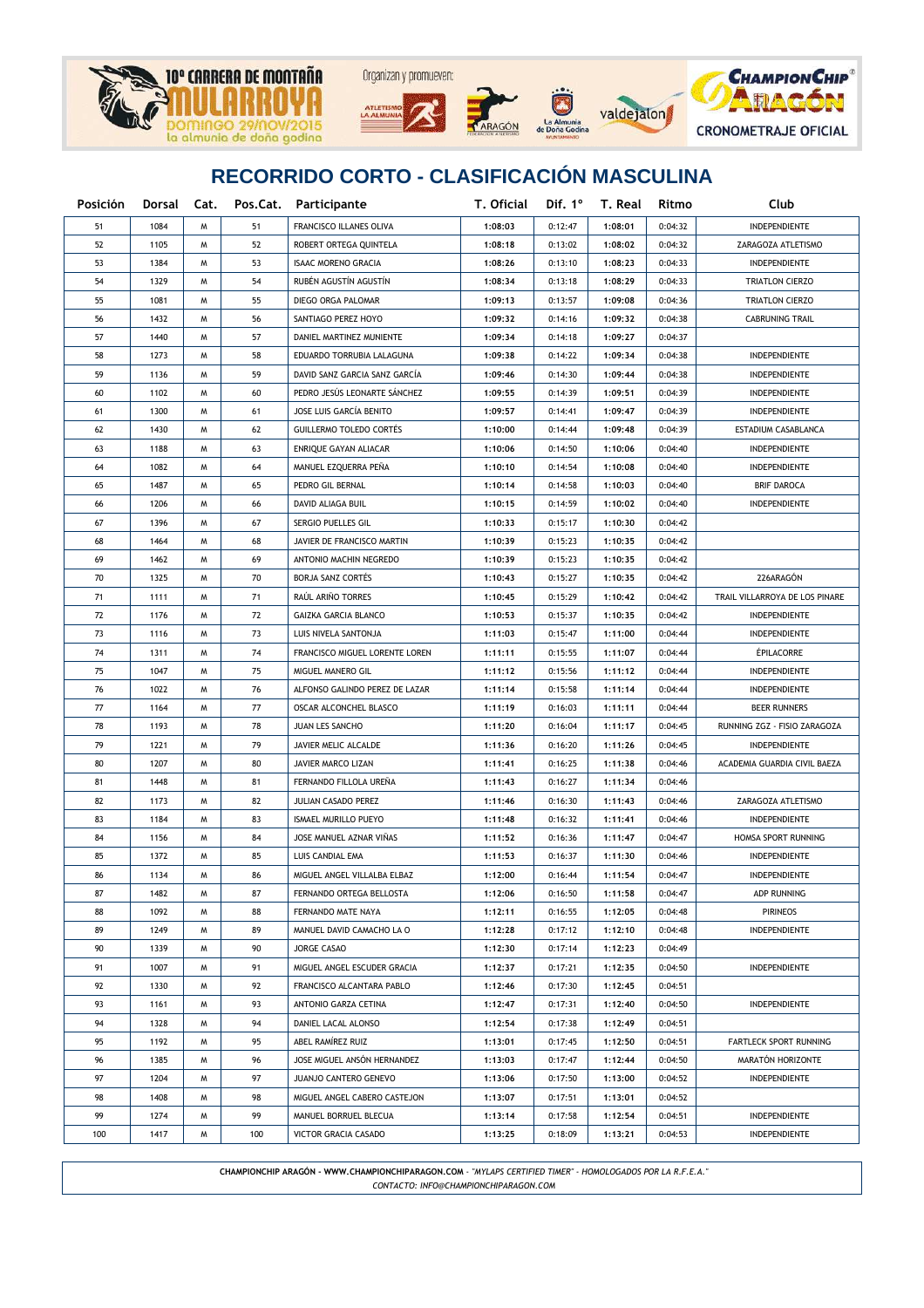





La Almunia<br>Doña God



# **RECORRIDO CORTO - CLASIFICACIÓN MASCULINA**

| Posición | Dorsal Cat. |   |     | Pos.Cat. Participante         | T. Oficial | Dif. $1^\circ$ | T. Real | Ritmo   | Club                           |
|----------|-------------|---|-----|-------------------------------|------------|----------------|---------|---------|--------------------------------|
| 101      | 1444        | M | 101 | PAOLO SOARES SANCHES          | 1:13:28    | 0:18:12        | 1:13:25 | 0:04:53 |                                |
| 102      | 1264        | M | 102 | <b>JOSE CALVO</b>             | 1:13:35    | 0:18:19        | 1:13:31 | 0:04:54 | <b>MADTEAM</b>                 |
| 103      | 387         | м | 103 | <b>JESUS IBANEZ</b>           | 1:13:39    | 0:18:23        | 1:13:37 | 0:04:54 | BIKE & TRAIL BENASQUE          |
| 104      | 1195        | м | 104 | JESUS SIMON ARRABAL           | 1:13:41    | 0:18:25        | 1:13:40 | 0:04:54 | <b>TRIATLON CIERZO</b>         |
| 105      | 1476        | м | 105 | PEDRO GASCON RODRIGUEZ        | 1:13:41    | 0:18:25        | 1:13:26 | 0:04:53 | <b>TORTAS GASCON</b>           |
| 106      | 1459        | м | 106 | ANGEL BLASCO PINTOR           | 1:13:47    | 0:18:31        | 1:13:33 | 0:04:54 | ZANCADAS                       |
| 107      | 1425        | м | 107 | JOSE MIGUEL SIMON CALVO       | 1:13:49    | 0:18:33        | 1:13:43 | 0:04:54 | ADP RUNNING                    |
| 108      | 1423        | м | 108 | AURELIO GIL HERNANDEZ         | 1:13:55    | 0:18:39        | 1:13:52 | 0:04:55 | ATLETISMO LA ALMUNIA           |
| 109      | 1373        | м | 109 | NACHO DIAZ-CRESPO VASALLO     | 1:14:01    | 0:18:45        | 1:13:53 | 0:04:55 |                                |
| 110      | 1306        | м | 110 | <b>VICENTE TURRIS MUR</b>     | 1:14:07    | 0:18:51        | 1:14:00 | 0:04:56 | ANDANDAEH                      |
| 111      | 1151        | м | 111 | PLÁCIDO GALINDO IRANZO        | 1:14:09    | 0:18:53        | 1:13:59 | 0:04:55 | INDEPENDIENTE                  |
| 112      | 1050        | м | 112 | MIGUEL URBIZTONDO CASTRO      | 1:14:11    | 0:18:55        | 1:14:06 | 0:04:56 | CUD ZGZ                        |
| 113      | 1005        | м | 113 | JOSÉ VALERA MUÑOZ             | 1:14:13    | 0:18:57        | 1:13:59 | 0:04:55 | <b>ZENIT RUNNERS</b>           |
| 114      | 62          | м | 114 | JESUS NAVARRO NAVAJAS         | 1:14:29    | 0:19:13        | 1:14:27 | 0:04:57 | CHELEGAL                       |
| 115      | 1257        | м | 115 | RAFAEL GOMEZ MARTINEZ         | 1:14:40    | 0:19:24        | 1:14:26 | 0:04:57 |                                |
| 116      | 1428        | м | 116 | ALEX GUTIERREZ DALMAU         | 1:14:48    | 0:19:32        | 1:14:38 | 0:04:58 | INDEPENDIENTE                  |
| 117      | 1199        | м | 117 | JONATAN ALCALDE CANTULLERA    | 1:14:49    | 0:19:33        | 1:14:40 | 0:04:58 | INDEPENDIENTE                  |
| 118      | 1003        | м | 118 | JORGE SANCHEZ PASCUAL         | 1:14:49    | 0:19:33        | 1:14:35 | 0:04:58 |                                |
| 119      | 1197        | м | 119 | JOSE MIGUEL HERNANDEZ MONZÓN  | 1:14:49    | 0:19:33        | 1:14:48 | 0:04:59 | CLUB DE MONTAÑA CUATRINEROS    |
| 120      | 1457        | м | 120 | FERNANDO CARROQUINO LARRAZ    | 1:14:50    | 0:19:34        | 1:14:43 | 0:04:58 |                                |
| 121      | 1002        | M | 121 | DANIEL ABAD GARCIA            | 1:14:50    | 0:19:34        | 1:14:37 | 0:04:58 | INDEPENDIENTE                  |
| 122      | 1033        | M | 122 | OSCAR CHECA GARRIDO           | 1:14:51    | 0:19:35        | 1:14:51 | 0:04:59 | INDEPENDIENTE                  |
| 123      | 1058        | M | 123 | PASCUAL SORO CALVO            | 1:14:58    | 0:19:42        | 1:14:49 | 0:04:59 | INDEPENDIENTE                  |
| 124      | 1278        | M | 124 | JORGE BASCUAS CASTILLON       | 1:14:58    | 0:19:42        | 1:14:51 | 0:04:59 |                                |
| 125      | 1380        | M | 125 | <b>JOSE MANUEL TORNOS</b>     | 1:15:06    | 0:19:50        | 1:15:06 | 0:05:00 | <b>OCTAVUS TRIATLON</b>        |
| 126      | 1268        | M | 126 | DAVID FERRANDEZ PARDO         | 1:15:11    | 0:19:55        | 1:14:58 | 0:04:59 | <b>BODEGAS BORSAO</b>          |
| 127      | 1004        | M | 127 | DAVID MOROS AGUDO             | 1:15:16    | 0:20:00        | 1:15:13 | 0:05:00 | INDEPENDIENTE                  |
| 128      | 1178        | M | 128 | DIEGO CABETAS LOSHUERTOS      | 1:15:16    | 0:20:00        | 1:15:03 | 0:05:00 | CLUB MONTAÑA LA GALOCHA        |
| 129      | 1196        | M | 129 | PEDRO ABAD GONZALEZ           | 1:15:18    | 0:20:02        | 1:15:14 | 0:05:00 | CLUB ATLETISMO LA ALMUNIA      |
| 130      | 1412        | M | 130 | VICTOR FABIAN ZAPATA QUEZADA  | 1:15:19    | 0:20:03        | 1:15:17 | 0:05:01 |                                |
| 131      | 1104        | M | 131 | <b>FRAN ESTER</b>             | 1:15:32    | 0:20:16        | 1:15:15 | 0:05:01 | INDEPENDIENTE                  |
| 132      | 1383        | M | 132 | EMILIO CALVO LLANAS           | 1:15:32    | 0:20:16        | 1:15:28 | 0:05:01 |                                |
| 133      | 1266        | м | 133 | J.IGNACIO DELGADO,LOBERA      | 1:15:39    | 0:20:23        | 1:15:25 | 0:05:01 | <b>ZENIT RUNNERS</b>           |
| 134      | 1051        | м | 134 | JAVIER SÁNCHEZ SÁNCHEZ        | 1:15:41    | 0:20:25        | 1:15:39 | 0:05:02 | RUNING CADRETE                 |
| 135      | 1334        | м | 135 | JORGE AURED ROSENDO           | 1:15:42    | 0:20:26        | 1:15:33 | 0:05:02 | RUNNING ZARAGOZA-FISIO ZARAGOZ |
| 136      | 1094        | M | 136 | SERGIO AZNAR MONTAÑÉS         | 1:15:44    | 0:20:28        | 1:15:38 | 0:05:02 | INDEPENDIENTE                  |
| 137      | 1367        | M | 137 | LUIS EJARQUE ECHENIQUE        | 1:15:47    | 0:20:31        | 1:15:39 | 0:05:02 | INDEPENDIENTE                  |
| 138      | 1210        | м | 138 | LUIS MIGUEL GROS SALVADOR     | 1:15:58    | 0:20:42        | 1:15:49 | 0:05:03 | INDEPENDIENTE                  |
| 139      | 1248        | м | 139 | GEORGE ADRIAN BORULEA         | 1:16:10    | 0:20:54        | 1:16:10 | 0:05:04 |                                |
| 140      | 1119        | M | 140 | JESÚS ADIEGO LAVIÑETA         | 1:16:11    | 0:20:55        | 1:15:53 | 0:05:03 | INDEPENDIENTE                  |
| 141      | 1072        | M | 141 | PABLO TUQUET HIGUERA          | 1:16:18    | 0:21:02        | 1:16:04 | 0:05:04 | INDEPENDIENTE                  |
| 142      | 1215        | M | 142 | RAUL CONDE SANCHEZ            | 1:16:21    | 0:21:05        | 1:16:08 | 0:05:04 | INDEPENDIENTE                  |
| 143      | 1186        | M | 143 | ANTONIO MARTÍNEZ ALCALÁ       | 1:16:21    | 0:21:05        | 1:16:19 | 0:05:05 |                                |
| 144      | 1201        | M | 144 | RUBEN JIMENEZ PEREZ           | 1:16:21    | 0:21:05        | 1:16:18 | 0:05:05 | INDEPENDIENTE                  |
| 145      | 1148        | M | 145 | DANIEL FERNÁNDEZ URUEÑA       | 1:16:22    | 0:21:06        | 1:16:17 | 0:05:05 | INDEPENDIENTE                  |
| 146      | 1443        | M | 146 | FERNANDO ALONSO MARTINEZ      | 1:16:30    | 0:21:14        | 1:16:17 | 0:05:05 | <b>CLUB PIRINEOS</b>           |
| 147      | 1217        | M | 147 | JUAN MANUEL HERNANDEZ BOLDOVA | 1:16:36    | 0:21:20        | 1:16:34 | 0:05:06 | RUNNING BOTORRITA              |
| 148      | 1377        | M | 148 | JOSE MANUEL MUÑIO ABAD        | 1:16:40    | 0:21:24        | 1:16:34 | 0:05:06 | ATLETISMO 5 VILLAS             |
| 149      | 1202        | м | 149 | HILARIO CASAÑ MARTIN          | 1:16:41    | 0:21:25        | 1:16:34 | 0:05:06 | ATLETISMO UTEBO                |
| 150      | 1285        | Μ | 150 | DANIEL CHUECA CHICO           | 1:16:51    | 0:21:35        | 1:16:47 | 0:05:07 | INDEPENDIENTE                  |
|          |             |   |     |                               |            |                |         |         |                                |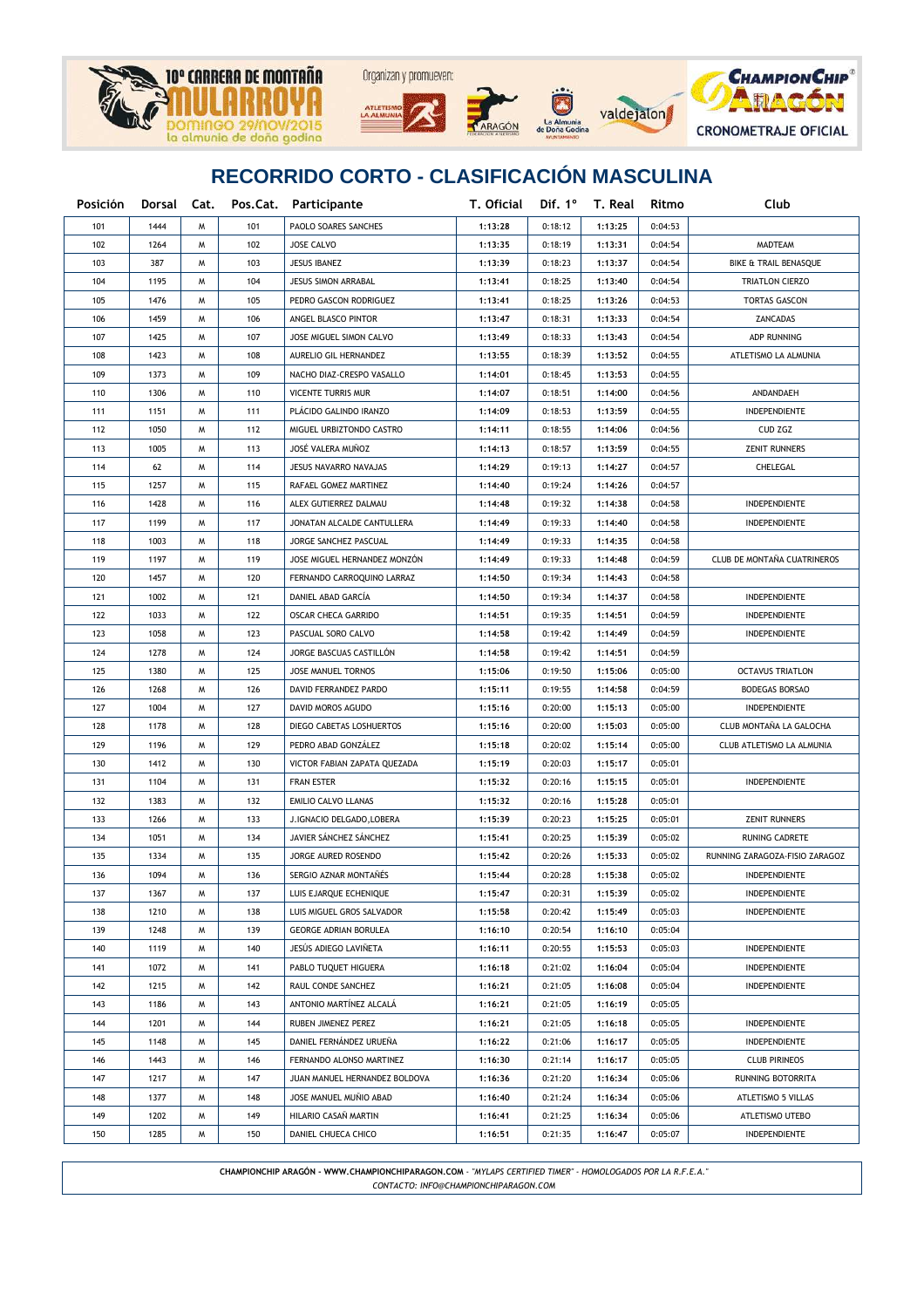



| Posición | Dorsal Cat. |   | Pos.Cat. | Participante                    | T. Oficial |         | Dif. 1° T. Real | Ritmo   | Club                         |
|----------|-------------|---|----------|---------------------------------|------------|---------|-----------------|---------|------------------------------|
| 151      | 1382        | W | 151      | DIEGO TAPIAS SAENZ              | 1:16:53    | 0:21:37 | 1:16:51         | 0:05:07 | <b>CM SARRIOS</b>            |
| 152      | 1129        | м | 152      | EDUARDO ALVAREZ IMAS            | 1:17:00    | 0:21:44 | 1:16:40         | 0:05:06 | INDEPENDIENTE                |
| 153      | 1286        | W | 153      | ROBERTO GONZÁLEZ GIL            | 1:17:02    | 0:21:46 | 1:16:46         | 0:05:07 | INDEPENDIENTE                |
| 154      | 1376        | м | 154      | LUIS VICENTE DE VERA LOSCOS     | 1:17:06    | 0:21:50 | 1:16:50         | 0:05:07 | <b>CC ACEULLI</b>            |
| 155      | 1446        | м | 155      | MANUEL SERRANO CASTELLANO       | 1:17:08    | 0:21:52 | 1:17:04         | 0:05:08 |                              |
| 156      | 1315        | м | 156      | JUAN CARLOS HIGUERAS ALEJANDRE  | 1:17:09    | 0:21:53 | 1:17:01         | 0:05:08 | C.M. IBONCIECHO              |
| 157      | 1470        | м | 157      | JOSE MARIA EGEA PARICIO         | 1:17:11    | 0:21:55 | 1:16:58         | 0:05:07 | ZANCADAS                     |
| 158      | 1211        | м | 158      | JOSE LUIS GUTIERRE PEREZ        | 1:17:23    | 0:22:07 | 1:17:15         | 0:05:09 | INDEPENDIENTE                |
| 159      | 1418        | м | 159      | ULISES BORDON FLORIDO           | 1:17:25    | 0:22:09 | 1:17:17         | 0:05:09 | INDEPENDIENTE                |
| 160      | 1362        | м | 160      | DAVID BISCARRI PEREZ            | 1:17:25    | 0:22:09 | 1:17:22         | 0:05:09 | INDEPENDIENTE                |
| 161      | 1313        | м | 161      | <b>ENRIQUE CORBATON MODREGO</b> | 1:17:34    | 0:22:18 | 1:17:31         | 0:05:10 | RUNING ALAGON                |
| 162      | 1225        | м | 162      | JOSE ANGEL LERIN VILLANUEVA     | 1:17:49    | 0:22:33 | 1:17:46         | 0:05:11 | INDEPENDIENTE                |
| 163      | 1012        | м | 163      | JAVIER RIGABERT AGUILAR         | 1:17:49    | 0:22:33 | 1:17:34         | 0:05:10 | INDEPENDIENTE                |
| 164      | 1267        | м | 164      | JUAN CARLOS DE FRANCISCO MOREN  | 1:17:54    | 0:22:38 | 1:17:44         | 0:05:10 |                              |
| 165      | 1386        | м | 165      | QUIQUE CASTRILLO FERRER         | 1:17:56    | 0:22:40 | 1:17:36         | 0:05:10 | INDEPENDIENTE                |
| 166      | 1397        | м | 166      | SERGIO CAMPOS GARCIA            | 1:17:57    | 0:22:41 | 1:17:53         | 0:05:11 |                              |
| 167      | 1128        | м | 167      | JONATHAN FERREIRA ASCASO        | 1:18:01    | 0:22:45 | 1:17:55         | 0:05:11 | SPORTUP ANIENTO RUNNING CLUB |
| 168      | 1130        | м | 168      | JUAN DIEGO RUBIO ALMAGRO        | 1:18:01    | 0:22:45 | 1:17:42         | 0:05:10 | INDEPENDIENTE                |
| 169      | 1411        | м | 169      | DIEGO ARMANDO SALAZAR GONZALEZ  | 1:18:03    | 0:22:47 | 1:17:54         | 0:05:11 | INDEPENDIENTE                |
| 170      | 1341        | м | 170      | ALBERTO TORRES GARCIA           | 1:18:04    | 0:22:48 | 1:17:55         | 0:05:11 | ZARAGOZA RUNNING             |
| 171      | 1246        | м | 171      | MIGUEL ANGEL FECE PIAZUELO      | 1:18:04    | 0:22:48 | 1:17:50         | 0:05:11 | <b>BDPZ BOMBEROS</b>         |
| 172      | 1017        | м | 172      | RAUL BLASCO PEREZ               | 1:18:07    | 0:22:51 | 1:17:59         | 0:05:11 | <b>OCTAVUS TRIALON</b>       |
| 173      | 1241        | м | 173      | ALFREDO MARIN REMIRO            | 1:18:07    | 0:22:51 | 1:17:59         | 0:05:11 | <b>CLUB ATLETISMO UTEBO</b>  |
| 174      | 1301        | м | 174      | DAVID MORENO LECUMBERRI         | 1:18:08    | 0:22:52 | 1:18:05         | 0:05:12 | A.D. JALÓN                   |
| 175      | 1124        | м | 175      | CARLOS AISA ARENAZ              | 1:18:33    | 0:23:17 | 1:18:20         | 0:05:13 | <b>BEER RUNNERS</b>          |
| 176      | 1320        | м | 176      | EDUARDO MUNTADAS LAFUENTE       | 1:18:48    | 0:23:32 | 1:18:31         | 0:05:14 |                              |
| 177      | 1187        | м | 177      | FERNANDO BELTRAN SANCHEZ        | 1:18:48    | 0:23:32 | 1:18:42         | 0:05:14 |                              |
| 178      | 200         | м | 178      | JAVIER ALINS TOLON              | 1:18:48    | 0:23:32 | 1:18:42         | 0:05:14 | STADIUM VENECIA              |
| 179      | 1189        | м | 179      | OSCAR BLASCO MONDEJAR           | 1:18:55    | 0:23:39 | 1:18:41         | 0:05:14 | INDEPENDIENTE                |
| 180      | 1282        | м | 180      | ANTONIO ALMAU TRIGO             | 1:19:06    | 0:23:50 | 1:18:45         | 0:05:15 |                              |
| 181      | 1158        | м | 181      | OSCAR FRAJ LUZURIAGA            | 1:19:09    | 0:23:53 | 1:18:57         | 0:05:15 |                              |
| 182      | 1213        | м | 182      | JUAN SANCHEZ BERITENS           | 1:19:09    | 0:23:53 | 1:18:57         | 0:05:15 | INDEPENDIENTE                |
| 183      | 1488        | м | 183      | RUBÊN GIL GIL                   | 1:19:14    | 0:23:58 | 1:18:54         | 0:05:15 | INDEPENDIENTE                |
| 184      | 1489        | м | 184      | CARLOS MANUEL JIMÉNEZ CAVERO    | 1:19:14    | 0:23:58 | 1:18:54         | 0:05:15 | INDEPENDIENTE                |
| 185      | 1368        | м | 185      | JIMENEZ GASCON JAIME            | 1:19:20    | 0:24:04 | 1:19:00         | 0:05:16 |                              |
| 186      | 1018        | W | 186      | RAFAEL LOPEZ ALEJALDRE          | 1:19:21    | 0:24:05 | 1:19:05         | 0:05:16 | <b>HP RUNNING</b>            |
| 187      | 1290        | м | 187      | DAMIAN SUAREZ ALVAREZ           | 1:19:24    | 0:24:08 | 1:19:15         | 0:05:17 | INDEPENDIENTE                |
| 188      | 1120        | м | 188      | ARTURO LAFUENTE PARDOS          | 1:19:26    | 0:24:10 | 1:19:17         | 0:05:17 | ATLETAS POPULARES            |
| 189      | 1240        | W | 189      | MANUEL DE LA VARGA GOÑI         | 1:19:30    | 0:24:14 | 1:19:21         | 0:05:17 | INDEPENDIENTE                |
| 190      | 1115        | W | 190      | MIGUEL ANGEL BERDIEL GOTOR      | 1:19:35    | 0:24:19 | 1:19:30         | 0:05:18 | <b>OCTAVUS TRIALON</b>       |
| 191      | 1243        | м | 191      | ALBERTO AGUSTIN HERRERO         | 1:19:38    | 0:24:22 | 1:19:28         | 0:05:17 | ATLETISMO ZUERA              |
| 192      | 1279        | м | 192      | RICARDO UTRILLA RUBIO           | 1:19:38    | 0:24:22 | 1:19:30         | 0:05:18 | AMIGOS DEL RUNNING           |
| 193      | 1233        | м | 193      | JOSE RAMON ANADON PEREA         | 1:19:41    | 0:24:25 | 1:19:34         | 0:05:18 | INDEPENDIENTE                |
| 194      | 1232        | м | 194      | VICTOR LIMA PEREA               | 1:19:43    | 0:24:27 | 1:19:36         | 0:05:18 | <b>CORRECAMINOS ALFINDEN</b> |
| 195      | 1302        | м | 195      | RAFAEL LORENTE GRACIA           | 1:19:45    | 0:24:29 | 1:19:34         | 0:05:18 | FARTLECK SPORT RUNNING       |
| 196      | 1123        | м | 196      | JUAN PABLO ORTEGA LAHUERTA      | 1:19:45    | 0:24:29 | 1:19:23         | 0:05:17 |                              |
| 197      | 1234        | м | 197      | ANTONIO TABUENCA SANCHEZ        | 1:19:45    | 0:24:29 | 1:19:22         | 0:05:17 | INDEPENDIENTE                |
| 198      | 1354        | м | 198      | RAMON BERNAL BERNAL             | 1:19:50    | 0:24:34 | 1:19:38         | 0:05:18 | 3 VM ELECTRICOS ARAGON 2000  |
| 199      | 1415        | W | 199      | ANGEL GIL UREĂ?A                | 1:19:50    | 0:24:34 | 1:19:40         | 0:05:18 |                              |
| 200      | 1253        | W | 200      | DAVID MONGE ABUCHA              | 1:19:52    | 0:24:36 | 1:19:44         | 0:05:18 | AMIGOS DEL RUNNING           |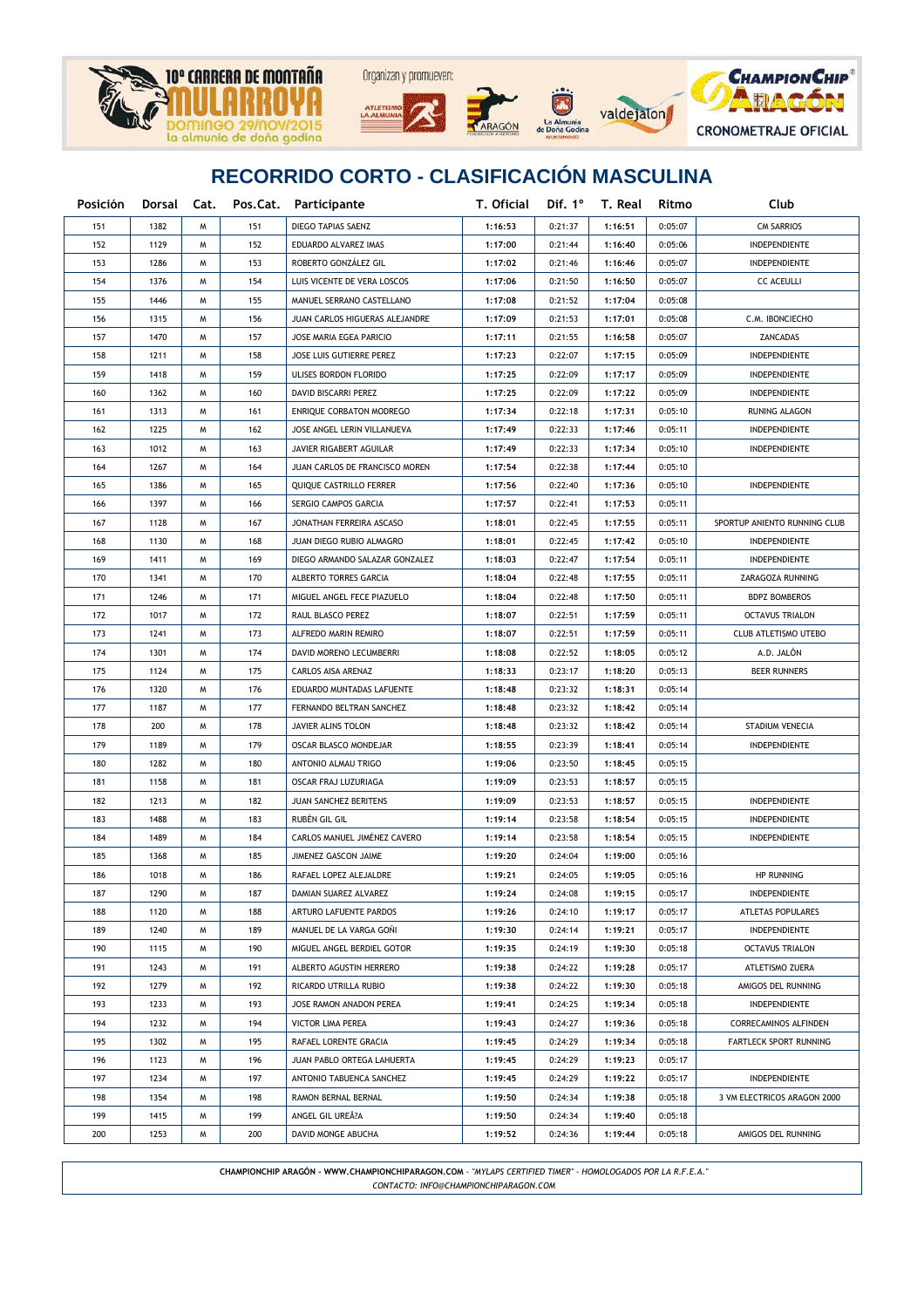







| Posición | Dorsal | Cat. |     | Pos.Cat. Participante          | T. Oficial |         | Dif. $1^\circ$ T. Real | Ritmo   | Club                         |
|----------|--------|------|-----|--------------------------------|------------|---------|------------------------|---------|------------------------------|
| 201      | 1095   | W    | 201 | <b>CARLOS HUERTA GOEZ</b>      | 1:19:53    | 0:24:37 | 1:19:38                | 0:05:18 | INDEPENDIENTE                |
| 202      | 1143   | Μ    | 202 | ENRIQUE OCHOA OLIVERA          | 1:19:53    | 0:24:37 | 1:19:38                | 0:05:18 | INDEPENDIENTE                |
| 203      | 105    | м    | 203 | VICTOR NAVARRO SERRANO         | 1:20:01    | 0:24:45 | 1:19:57                | 0:05:19 |                              |
| 204      | 1262   | м    | 204 | ALEJANDRO ANIENTO FERINGAN     | 1:20:02    | 0:24:46 | 1:19:57                | 0:05:19 | INDEPENDIENTE                |
| 205      | 1284   | м    | 205 | ANTONIO VILLARINO HELGUERA     | 1:20:04    | 0:24:48 | 1:20:00                | 0:05:20 | CORRECAMINOS ALFINDEN        |
| 206      | 1027   | м    | 206 | JOSE ANGEL PARDOS CALVO        | 1:20:08    | 0:24:52 | 1:19:57                | 0:05:19 |                              |
| 207      | 1468   | м    | 207 | MANUEL LATORRE DIEZ            | 1:20:15    | 0:24:59 | 1:20:04                | 0:05:20 |                              |
| 208      | 1335   | W    | 208 | DAVID GARCÍA CASADO            | 1:20:18    | 0:25:02 | 1:20:06                | 0:05:20 | ATLETISMO LA ALMUNIA         |
| 209      | 1349   | м    | 209 | CARLOS PÉREZ MARCO             | 1:20:21    | 0:25:05 | 1:20:14                | 0:05:20 |                              |
| 210      | 1420   | м    | 210 | ANTONIO GRACIA GARCIA          | 1:20:21    | 0:25:05 | 1:20:05                | 0:05:20 | <b>TRANSIZION</b>            |
| 211      | 1370   | м    | 211 | DOMINGO JUSTE SANTAMARIA       | 1:20:22    | 0:25:06 | 1:20:06                | 0:05:20 |                              |
| 212      | 1270   | м    | 212 | PEDRO PARDOS ALLOZA            | 1:20:24    | 0:25:08 | 1:20:03                | 0:05:20 | INDEPENDIENTE                |
| 213      | 1317   | м    | 213 | AGUSTIN PEÑA LAINEZ            | 1:20:27    | 0:25:11 | 1:20:27                | 0:05:21 | <b>SUPER CHANG!</b>          |
| 214      | 1316   | м    | 214 | GONZALO MUÑOZ CARIÑANA         | 1:20:27    | 0:25:11 | 1:20:26                | 0:05:21 | SUPER GONG!                  |
| 215      | 1157   | м    | 215 | BENJAMIN ARRUEGO SERAL         | 1:20:28    | 0:25:12 | 1:20:10                | 0:05:20 | <b>CLUB PIRINEOS</b>         |
| 216      | 1431   | м    | 216 | EDUARDO LAVIÑA MARTINEZ        | 1:20:31    | 0:25:15 | 1:20:30                | 0:05:22 | RSVALDEJALON                 |
| 217      | 1097   | м    | 217 | JAVIER ANDREU GRACIA           | 1:20:34    | 0:25:18 | 1:20:22                | 0:05:21 | INDEPENDIENTE                |
| 218      | 1321   | м    | 218 | RAUL MATA ARRUGA               | 1:20:36    | 0:25:20 | 1:20:22                | 0:05:21 | INDEPENDIENTE                |
| 219      | 1435   | м    | 219 | MARCOS GARGALLO COLLADOS       | 1:21:05    | 0:25:49 | 1:21:02                | 0:05:24 | ANDANDAEH ZARAGOZA           |
| 220      | 1025   | м    | 220 | RAÚL GONZALEZ MARCEN           | 1:21:09    | 0:25:53 | 1:20:58                | 0:05:23 | INDEPENDIENTE                |
| 221      | 1044   | м    | 221 | ALFREDO GONZALEZ MARCEN        | 1:21:09    | 0:25:53 | 1:20:58                | 0:05:23 |                              |
| 222      | 1172   | м    | 222 | JAVIER VALDES VILA             | 1:21:13    | 0:25:57 | 1:20:52                | 0:05:23 | INDEPENDIENTE                |
| 223      | 1295   | м    | 223 | DAVID BURILLO GRANADOS         | 1:21:14    | 0:25:58 | 1:21:05                | 0:05:24 |                              |
| 224      | 1416   | м    | 224 | MIGUEL ANGEL FABRE MURILLO     | 1:21:20    | 0:26:04 | 1:21:05                | 0:05:24 |                              |
| 225      | 1371   | м    | 225 | JOSÉ MIGUEL GARCIA PEREZ       | 1:21:26    | 0:26:10 | 1:21:23                | 0:05:25 | CORREDORES DEL EBRO          |
| 226      | 1237   | м    | 226 | <b>OSCAR BETES ANDRES</b>      | 1:21:27    | 0:26:11 | 1:21:22                | 0:05:25 |                              |
| 227      | 1098   | м    | 227 | JOSE ANTONIO CAMACHO ARA       | 1:21:27    | 0:26:11 | 1:21:16                | 0:05:25 | C.D.E. MONKAYAK HIBERUS      |
| 228      | 1090   | м    | 228 | JOSE IGNACIO PERALES CASADO    | 1:21:32    | 0:26:16 | 1:21:28                | 0:05:25 | CORREDORES DEL EBRO          |
| 229      | 1247   | м    | 229 | RAMON ABADIA BLASCO            | 1:21:48    | 0:26:32 | 1:21:40                | 0:05:26 | INDEPENDIENTE                |
| 230      | 331    | м    | 230 | DIEGO PARRA PÉREZ              | 1:21:54    | 0:26:38 | 1:21:51                | 0:05:27 | INDEPENDIENTE                |
| 231      | 1069   | W    | 231 | LUIS RUIZ ARANA                | 1:21:56    | 0:26:40 | 1:21:45                | 0:05:27 | INDEPENDIENTE                |
| 232      | 1259   | W    | 232 | JOSÉ MIGUEL GARCÍA SERRANO     | 1:22:02    | 0:26:46 | 1:22:02                | 0:05:28 |                              |
| 233      | 1294   | м    | 233 | JUAN CARLOS HUESO GARCIA       | 1:22:07    | 0:26:51 | 1:21:49                | 0:05:27 | RUNNING 74                   |
| 234      | 1070   | м    | 234 | MANUEL PRIETO ROBLES           | 1:22:08    | 0:26:52 | 1:21:57                | 0:05:27 | INDEPENDIENTE                |
| 235      | 1277   | м    | 235 | SERGIO LAINEZ SANCHEZ          | 1:22:09    | 0:26:53 | 1:21:58                | 0:05:27 |                              |
| 236      | 1293   | W    | 236 | DAVID FUENTES GIL              | 1:22:09    | 0:26:53 | 1:21:51                | 0:05:27 | <b>RUNNING 74</b>            |
| 237      | 1398   | W    | 237 | JAVIER ROMEO PLO               | 1:22:22    | 0:27:06 | 1:22:07                | 0:05:28 | RUNING ALAGON                |
| 238      | 1350   | м    | 238 | NACHO ANTON CASANOVA           | 1:22:23    | 0:27:07 | 1:22:11                | 0:05:28 | AD CUENCABUENA               |
| 239      | 1142   | м    | 239 | JORGE ALVAREZ SISAMON          | 1:22:27    | 0:27:11 | 1:22:14                | 0:05:28 | INDEPENDIENTE                |
| 240      | 1437   | Μ    | 240 | CESAR SANCHEZ MURO             | 1:22:32    | 0:27:16 | 1:22:28                | 0:05:29 |                              |
| 241      | 1434   | м    | 241 | LUIS ALBERTO PACHON FRANCO     | 1:22:32    | 0:27:16 | 1:22:28                | 0:05:29 | <b>GENTE SANA</b>            |
| 242      | 1019   | м    | 242 | DAVID LATORRE VALLES           | 1:22:32    | 0:27:16 | 1:22:20                | 0:05:29 | INDEPENDIENTE                |
| 243      | 1310   | Μ    | 243 | JOSE IGNACIO BARRIOS ADELL     | 1:22:35    | 0:27:19 | 1:22:28                | 0:05:29 | INDEPENDIENTE                |
| 244      | 1131   | Μ    | 244 | ADRIÁN PALOMAR GIMENO          | 1:22:35    | 0:27:19 | 1:22:18                | 0:05:29 | INDEPENDIENTE                |
| 245      | 1467   | Μ    | 245 | JOSÉ ANTONIO GASCON BEGUER     | 1:22:43    | 0:27:27 | 1:22:24                | 0:05:29 | INDEPENDIENTE                |
| 246      | 1272   | Μ    | 246 | FERNANDO DIEZ LOPEZ            | 1:22:50    | 0:27:34 | 1:22:45                | 0:05:31 |                              |
| 247      | 1429   | Μ    | 247 | FRANCISCO JAVIER JUSTICIA ALCA | 1:22:56    | 0:27:40 | 1:22:46                | 0:05:31 | CLUB ATLETISMO PEÑA AZAGRESA |
| 248      | 1103   | Μ    | 248 | CRISTIAN HERNANDEZ NAVARRETE   | 1:22:57    | 0:27:41 | 1:22:48                | 0:05:31 | INDEPENDIENTE                |
| 249      | 1258   | м    | 249 | VÍCTOR CALAVERA EZQUERRA       | 1:22:59    | 0:27:43 | 1:22:45                | 0:05:31 | KILOMETRO CERO - CASPE       |
| 250      | 1299   | м    | 250 | JOSE JUAN GONZALEZ SANCHEZ     | 1:23:12    | 0:27:56 | 1:23:04                | 0:05:32 | CLUB DE ATLETISMO 080 RUNING |
|          |        |      |     |                                |            |         |                        |         |                              |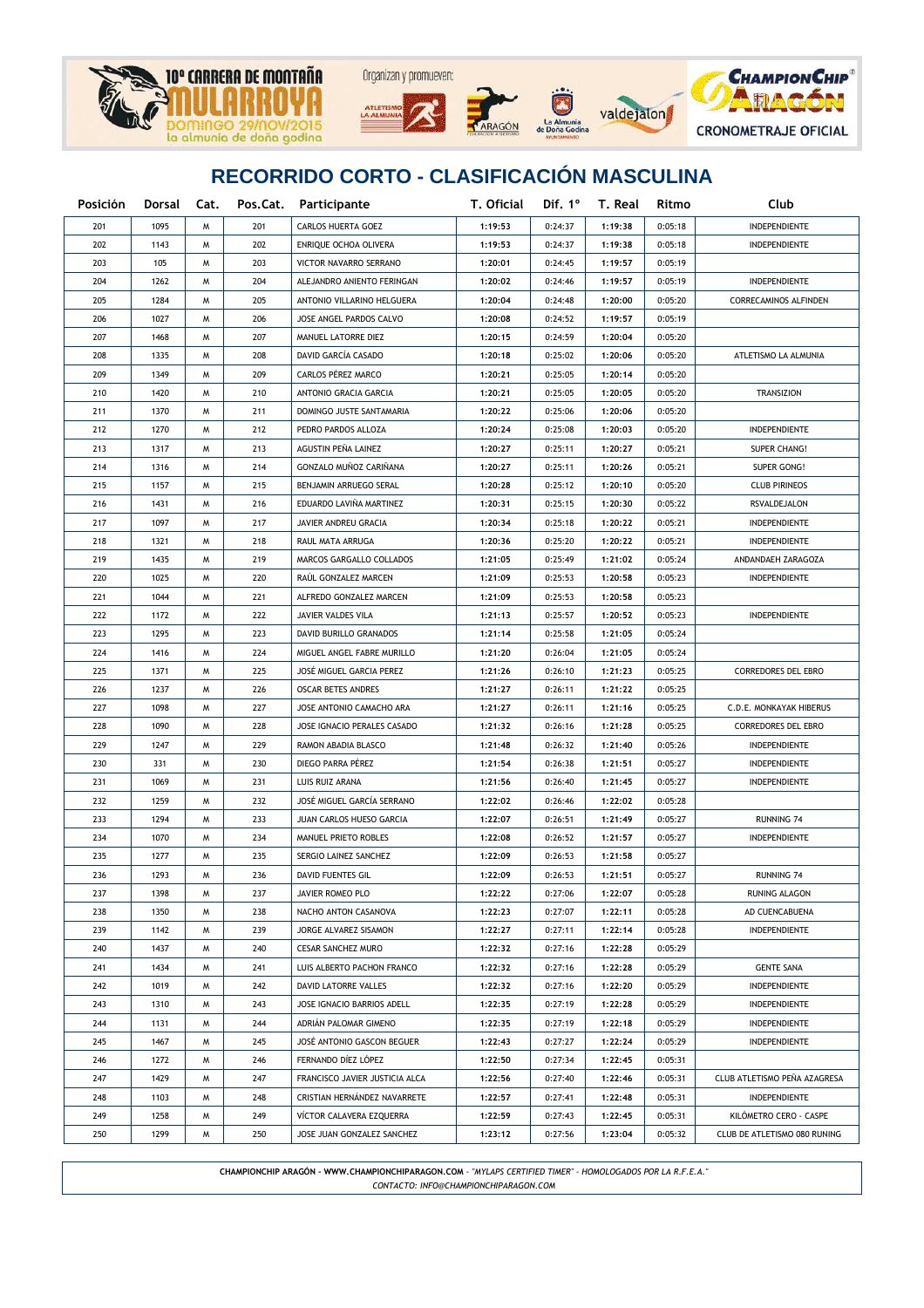





La Almunia<br>Doña God



# **RECORRIDO CORTO - CLASIFICACIÓN MASCULINA**

| Posición | Dorsal | Cat. |     | Pos.Cat. Participante          | T. Oficial |         | Dif. 1° T. Real | Ritmo   | Club                           |
|----------|--------|------|-----|--------------------------------|------------|---------|-----------------|---------|--------------------------------|
| 251      | 1466   | W    | 251 | JOSÉ ANTONIO PONZAN MORENO     | 1:23:17    | 0:28:01 | 1:23:03         | 0:05:32 |                                |
| 252      | 1023   | W    | 252 | SERGIO TOMÁS GUTIERREZ         | 1:23:20    | 0:28:04 | 1:23:00         | 0:05:32 | INDEPENDIENTE                  |
| 253      | 1117   | Μ    | 253 | <b>ENRIQUE TORO MARIN</b>      | 1:23:32    | 0:28:16 | 1:23:22         | 0:05:33 | ATLETISMO PUENTE DEL CANTO     |
| 254      | 1109   | M    | 254 | LOPE GÓMEZ RIBAS               | 1:23:35    | 0:28:19 | 1:23:19         | 0:05:33 | ZARAGOZA ATLETISMO             |
| 255      | 1254   | M    | 255 | DIEGO HERRERO ESTEBAN          | 1:24:05    | 0:28:49 | 1:23:50         | 0:05:35 | SCHINDLER                      |
| 256      | 1375   | Μ    | 256 | SERGIO LANGA GOMEZ             | 1:24:05    | 0:28:49 | 1:23:56         | 0:05:35 | A.D 195 METROS- WATTUSSI       |
| 257      | 1357   | М    | 257 | ALFREDO TABUENCA CALAHORRA     | 1:24:16    | 0:29:00 | 1:24:03         | 0:05:36 | 3 VM ELECTRICOS ARAGON 2000    |
| 258      | 1394   | М    | 258 | JOSE ENRIQUE UTRILLA MUÑOZ     | 1:24:22    | 0:29:06 | 1:24:00         | 0:05:36 |                                |
| 259      | 1465   | М    | 259 | JOSE LUIS GIL PASAMAR          | 1:24:32    | 0:29:16 | 1:24:26         | 0:05:37 | INDEPENDIENTE                  |
| 260      | 1318   | М    | 260 | MANUEL LAFUENTE MARIN          | 1:24:42    | 0:29:26 | 1:24:37         | 0:05:38 | RUNNING DEPORTIVO SANTA ISABEL |
| 261      | 1067   | М    | 261 | CARLOS AZNAR                   | 1:24:44    | 0:29:28 | 1:24:38         | 0:05:38 | INDEPENDIENTE                  |
| 262      | 1395   | М    | 262 | NACHO RODRIGUEZ HERNANDEZ      | 1:24:45    | 0:29:29 | 1:24:39         | 0:05:38 | INDEPENDIENTE                  |
| 263      | 1309   | М    | 263 | JORGE GONZALEZ DE LA HUERTA    | 1:24:50    | 0:29:34 | 1:24:28         | 0:05:37 | <b>CLUB IBON ORIENTACION</b>   |
| 264      | 1422   | М    | 264 | VICENTE SANCHEZ PARICIO        | 1:25:14    | 0:29:58 | 1:24:56         | 0:05:39 | INDEPENDIENTE                  |
| 265      | 1056   | Μ    | 265 | PACO MUÑOZ LOPEZ               | 1:25:18    | 0:30:02 | 1:25:10         | 0:05:40 | TRIATLON CIERZO                |
| 266      | 1433   | м    | 266 | VÍCTOR MATÍAS MOLINA GIUSTOZZI | 1:25:22    | 0:30:06 | 1:25:13         | 0:05:40 | INDEPENDIENTE                  |
| 267      | 1400   | м    | 267 | ALBERTO CELMA ECENARRO         | 1:25:22    | 0:30:06 | 1:25:07         | 0:05:40 | <b>HP RUNNING</b>              |
| 268      | 1113   | м    | 268 | LUIS MARTINEZ AURIA            | 1:25:39    | 0:30:23 | 1:25:33         | 0:05:42 | RUNNING ZARAGOZA FISIO ZARAGOZ |
| 269      | 1451   | м    | 269 | MARIO FERNANDO PINTO BARREIRA  | 1:25:40    | 0:30:24 | 1:25:36         | 0:05:42 | GENTE SANA GIMNASIO PINSEQUE   |
| 270      | 1410   | м    | 270 | EVARISTO IBAÑEZ LOPEZ          | 1:26:05    | 0:30:49 | 1:25:55         | 0:05:43 | ATLETISMO PUENTE DEL CANTO     |
| 271      | 1348   | м    | 271 | IÑAKI CASTILLO GOMEZ           | 1:26:15    | 0:30:59 | 1:26:09         | 0:05:44 |                                |
| 272      | 1255   | м    | 272 | MIGUEL GUILLEN JURADO          | 1:26:54    | 0:31:38 | 1:26:37         | 0:05:46 | INDEPENDIENTE                  |
| 273      | 1343   | м    | 273 | CARLOS CANO                    | 1:26:57    | 0:31:41 | 1:26:38         | 0:05:46 | <b>INDEPENDIENTE</b>           |
| 274      | 1076   | м    | 274 | CARLOS CUARTERO PELACHO        | 1:26:58    | 0:31:42 | 1:26:38         | 0:05:46 | <b>BEER RUNNERS</b>            |
| 275      | 1010   | м    | 275 | CARLOS JAVIER ARA VINACUA      | 1:27:15    | 0:31:59 | 1:27:04         | 0:05:48 |                                |
| 276      | 1166   | м    | 276 | VICTOR GOMEZ GRACIA            | 1:27:28    | 0:32:12 | 1:27:11         | 0:05:48 | TRIALZARAGOZA                  |
| 277      | 1260   | М    | 277 | <b>JESUS GABANDE FANTOVA</b>   | 1:27:30    | 0:32:14 | 1:27:11         | 0:05:48 | INDEPENDIENTE                  |
| 278      | 1485   | М    | 278 | <b>JOSE GARCIA ORTA</b>        | 1:27:31    | 0:32:15 | 1:27:31         | 0:05:50 |                                |
| 279      | 1261   | М    | 279 | ALBERTO GABANDE FANTOVA        | 1:27:32    | 0:32:16 | 1:27:13         | 0:05:48 | INDEPENDIENTE                  |
| 280      | 1483   | М    | 280 | GERMÁN AGUADO GARCÍA           | 1:27:33    | 0:32:17 | 1:27:18         | 0:05:49 | INDEPENDIENTE                  |
| 281      | 1149   | м    | 281 | JOSÉ MIGUEL UBIETO GIMENO      | 1:27:35    | 0:32:19 | 1:27:28         | 0:05:49 | <b>OCTAVUS TRIATLON</b>        |
| 282      | 1390   | M    | 282 | RUBÉN GONZÁLEZ PONS            | 1:27:40    | 0:32:24 | 1:27:28         | 0:05:49 | INDEPENDIENTE                  |
| 283      | 1399   | М    | 283 | <b>VICTOR MARTINEZ GIMENO</b>  | 1:27:52    | 0:32:36 | 1:27:33         | 0:05:50 | INDEPENDIENTE                  |
| 284      | 1304   | М    | 284 | ROBERTO CONTAMINA PEREZ        | 1:27:52    | 0:32:36 | 1:27:35         | 0:05:50 |                                |
| 285      | 1147   | М    | 285 | FERNANDO ALMORIN CONTINENTE    | 1:27:52    | 0:32:36 | 1:27:34         | 0:05:50 | INDEPENDIENTE                  |
| 286      | 1393   | W    | 286 | DAVID SERRANO QUESNEL          | 1:27:56    | 0:32:40 | 1:27:49         | 0:05:51 |                                |
| 287      | 1013   | Μ    | 287 | JOSE ANGEL SALINAS ANSO        | 1:28:40    | 0:33:24 | 1:28:25         | 0:05:53 | <b>HP RUNNING</b>              |
| 288      | 355    | М    | 288 | DAVID LAMARCA HUERVA           | 1:28:51    | 0:33:35 | 1:28:31         | 0:05:54 |                                |
| 289      | 1041   | м    | 289 | LUIS FATÁS FERNÁNDEZ           | 1:28:51    | 0:33:35 | 1:28:40         | 0:05:54 | CORRE VALDESPARTERA            |
| 290      | 1159   | м    | 290 | RAMON BALLESTAR MIGUILLON      | 1:28:51    | 0:33:35 | 1:28:39         | 0:05:54 | INDEPENDIENTE                  |
| 291      | 1250   | м    | 291 | SERGIO BLASCO VILETA           | 1:28:52    | 0:33:36 | 1:28:46         | 0:05:55 | INDEPENDIENTE                  |
| 292      | 1283   | м    | 292 | HUGO ABENIA TARRAMERA          | 1:28:56    | 0:33:40 | 1:28:50         | 0:05:55 | INDEPENDIENTE                  |
| 293      | 1009   | м    | 293 | <b>EDUARDO BALSA</b>           | 1:29:00    | 0:33:44 | 1:28:45         | 0:05:55 | HP                             |
| 294      | 1220   | W    | 294 | SERGIO MONFERRER CASTELLO      | 1:29:03    | 0:33:47 | 1:28:53         | 0:05:55 | INDEPENDIENTE                  |
| 295      | 1251   | W    | 295 | CARLOS PARIS OLLETA            | 1:29:04    | 0:33:48 | 1:29:01         | 0:05:56 |                                |
| 296      | 1132   | W    | 296 | CRISTIAN GONZALO HERRERA       | 1:29:06    | 0:33:50 | 1:28:51         | 0:05:55 | INDEPENDIENTE                  |
| 297      | 1137   | м    | 297 | <b>IVAN VAQUERO GARCIA</b>     | 1:29:06    | 0:33:50 | 1:28:45         | 0:05:55 | INDEPENDIENTE                  |
| 298      | 1085   | м    | 298 | JOSE MIGUEL INSA FELEZ         | 1:29:17    | 0:34:01 | 1:29:12         | 0:05:56 | CORREDORES DEL EBRO            |
| 299      | 1075   | W    | 299 | JOSE JAVIER LAZARO LAZARO      | 1:29:50    | 0:34:34 | 1:29:35         | 0:05:58 | INDEPENDIENTE                  |
| 300      | 1190   | W    | 300 | DANIEL DE LA TOVA SORIANO      | 1:29:53    | 0:34:37 | 1:29:46         | 0:05:59 | INDEPENDIENTE                  |
|          |        |      |     |                                |            |         |                 |         |                                |